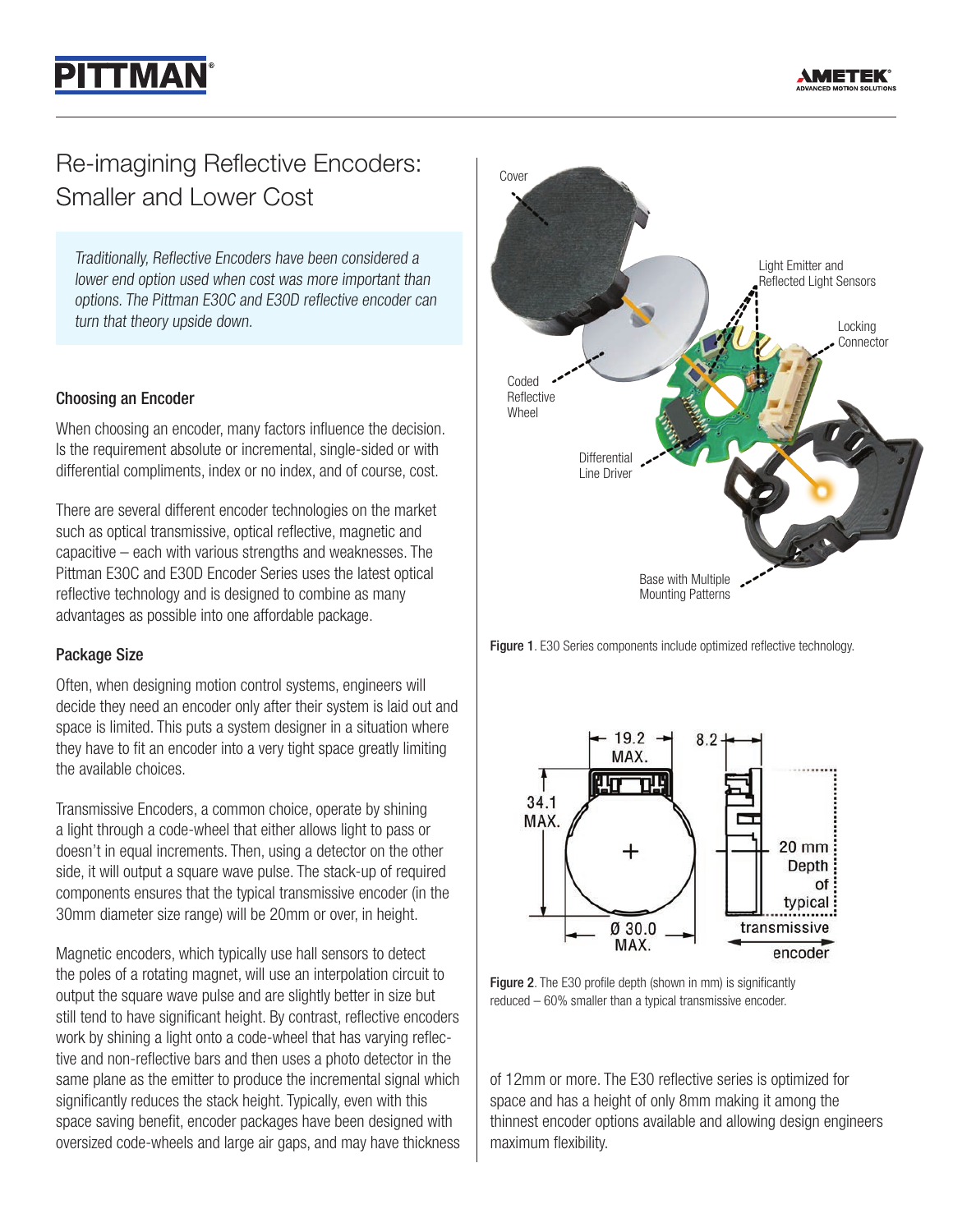

Figure 3. Output channels also include an index channel and higher CPR capabilities for maximum precision.

#### Output Channels

The choice of output is crucial to the design of a motion control system.

The number of square wave pulses per revolution (known as "Cycles Per Revolution" or CPR) determines the maximum precision available to the control system. Having two channels offset from one another by 90°e (known as quadrature), gives the control software a way to determine the direction of motor rotation. For example, if the A channel leads the B channel the motor rotates clockwise and vice versa. Differential complimentary channels can be used by the control system to filter high frequency electrical noise.

The control system can subtract the compliment and since noise will affect all channels in the same direction, it will be zeroed out while the resulting square wave will be doubled and electrically clean. An index pulse, a square wave pulse that occurs once per revolution is very helpful in measuring motor speed since one pulse means one revolution. Historically, the index pulse was not available in reflective technology and so if that were required, a design engineer would have had to choose another option. Now with new technology, it is possible to get all the benefits of the reflective technology as well as an index channel.

One of the other historical downsides of reflective technology is that it was typically limited to lower CPR due to lower frequency response of the electronics. Now using the latest in reflective technology, you can choose quadrature output at 200, 250, 256, 400, 500, 512, 1000, 1024, 2000, and 2048 CPR, as well as the third, index channel for 500 CPR and above, and differential complimentary channels for all. In addition, these options are all available on the same printed circuit board so any encoder option can be exchanged with any other allowing the design engineer a whole new level of flexibility.

# Latest Encoder Chip Technology

To achieve enhanced performance, the E30D encoder makes use of the world's smallest three channel optical encoder.

This encoder chip has been designed to integrate an interpolation circuit and an index output all while shrinking the dimensions to 3.95mm by 3.40mm by 0.95mm tall. Additionally, the state width error values have been reduced by more than half and the rise time has improved 5 fold, from up to 500ns down to less than 100ns. Using a combination of advanced circuitry, better lens focus, higher native code track density, and tighter gap, this encoder chip is now as good or better than the transmissive encodes typically used when higher CPR's and index outputs are required.

# Mounting and Wiring

Inevitably, different encoders will have different connectors but the goal of the E30 series is to be as flexible as possible while offering the maximum benefit. The connectors are no exception.





Motors in specific and motion control systems generally are subject to vibration and other environmental factors that can impact the wiring. This has a tendency to loosen standard connections over time and possibly lose connectivity all together. Using a low profile Molex® CLIK-Mate™ connector to provide a positive locking connection ensures that there will be no unplugging of the wires due to either vibration or other mechanical action up to and including strain. In addition, the chosen connector always has the same 10 pin arrangement so, like the other choices, all encoders are interchangeable. This is true for both the standard radial lead wire arrangement and the axial lead wire arrangement.

**SAHaydon (kerk) PITTMAN** USA: +1 267 933 2105 EUROPE: +33 2 40 92 87 51 ASIA: +86 21 5763 1258 • www.haydonkerkpittman.com

2